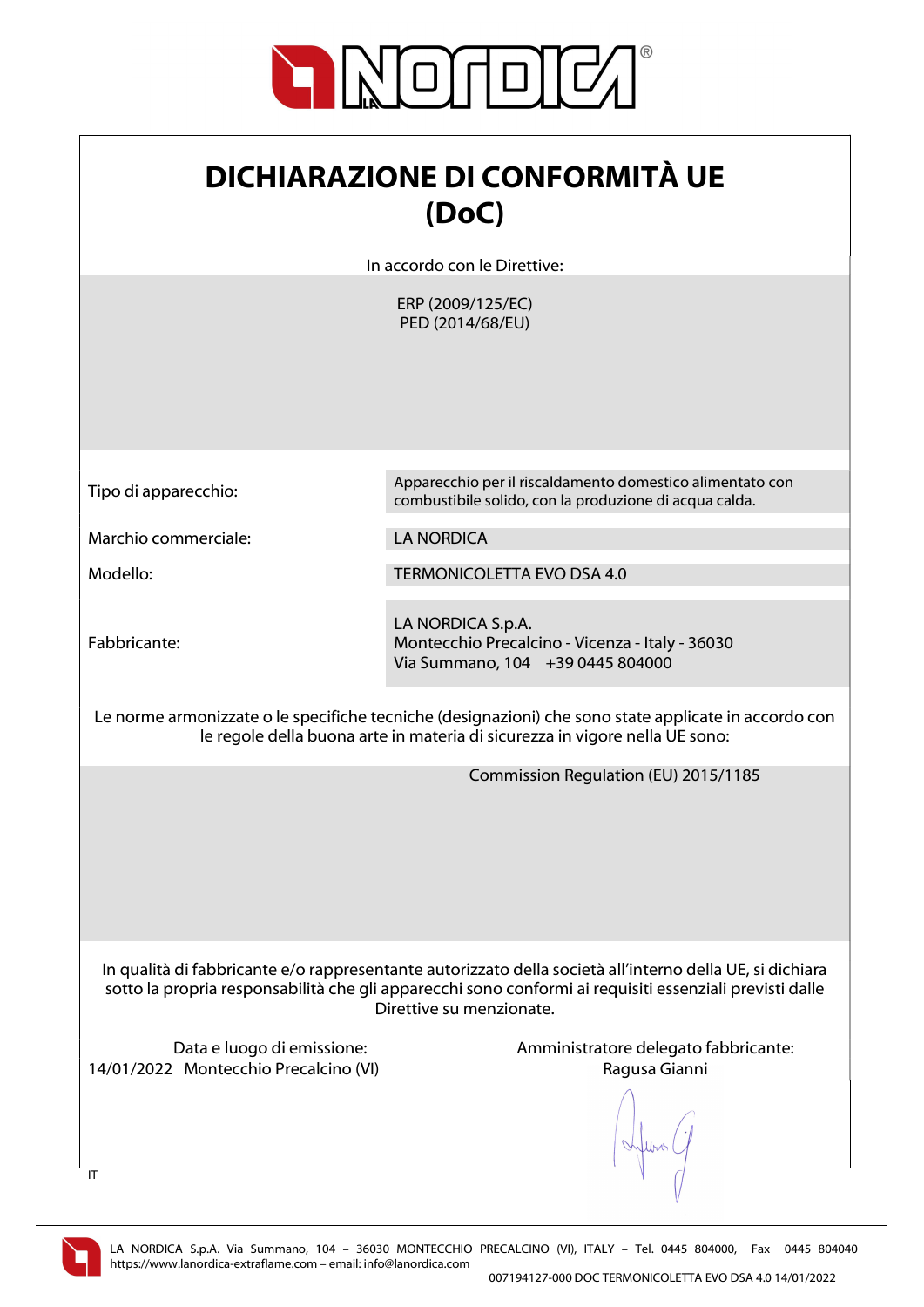

| <b>DECLARATION OF CONFORMITY EU</b> |
|-------------------------------------|
| (DoC)                               |

According to the Directives:

ERP (2009/125/EC) PED (2014/68/EU)

Type of equipment: Apparatus for domestic heating fueled with solid fuel, with hot water production.

Trademark: LA NORDICA

Manufacturer:

Type designation: TERMONICOLETTA EVO DSA 4.0

LA NORDICA S.p.A. Montecchio Precalcino - Vicenza - Italy - 36030 Via Summano, 104 +39 0445 804000

The following harmonised standards or technical specifications (designations) which comply with good engineering practice in safety matters in force within the EU have been applied:

Commission Regulation (EU) 2015/1185

As manufacture and/or authorised representative within EU, we declare under our sole responsibility that the equipments follow the essential requirements foreseen by the above mentioned Directives.

14/01/2022 Montecchio Precalcino (VI) Ragusa Gianni

Date and place of issue: Manufacturer managing director:

lers

UK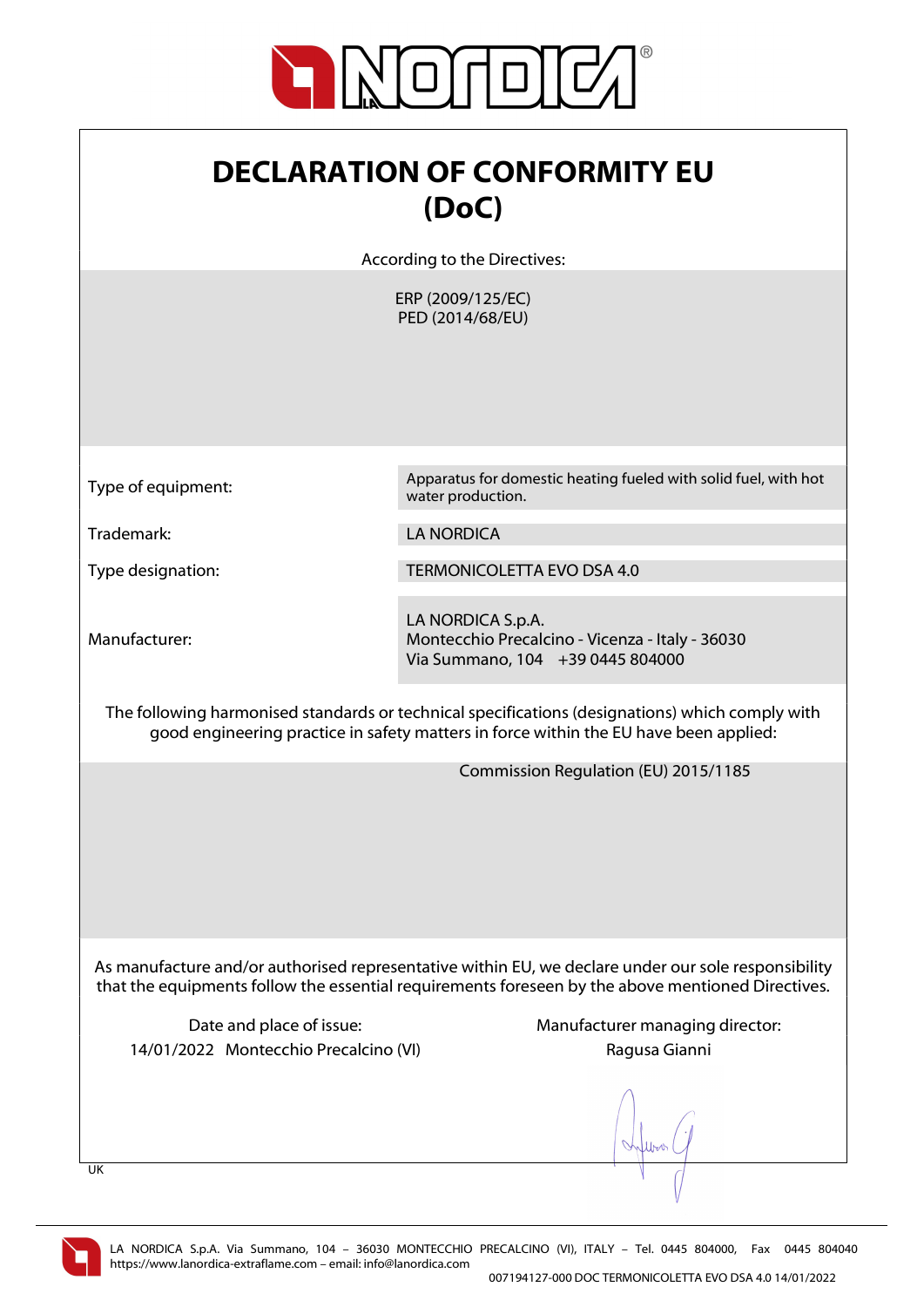

| <b>DECLARATION DE CONFORMITE UE</b><br>(DoC)<br>En accord avec les Directives:                                                                                                                                                                     |                                                                                                          |
|----------------------------------------------------------------------------------------------------------------------------------------------------------------------------------------------------------------------------------------------------|----------------------------------------------------------------------------------------------------------|
|                                                                                                                                                                                                                                                    | ERP (2009/125/EC)<br>PED (2014/68/EU)                                                                    |
| Type d'appareil:                                                                                                                                                                                                                                   | Appareil de chauffage domestique alimenté au combustible<br>solide, avec production d'eau chaude.        |
| Marque de commerce:                                                                                                                                                                                                                                | <b>LA NORDICA</b>                                                                                        |
| Modèle:                                                                                                                                                                                                                                            | <b>TERMONICOLETTA EVO DSA 4.0</b>                                                                        |
| Fabricant:                                                                                                                                                                                                                                         | LA NORDICA S.p.A.<br>Montecchio Precalcino - Vicenza - Italy - 36030<br>Via Summano, 104 +39 0445 804000 |
| Les normes harmonisées ou les spécifications techniques (désignations) qui ont été appliquées selon<br>toutes les règles de l'art en matière de sécurité en viqueur dans la UE sont:                                                               |                                                                                                          |
|                                                                                                                                                                                                                                                    | Commission Regulation (EU) 2015/1185                                                                     |
| En qualité de fabricant et/ou de représentant autorisé de la société à l'intérieur de la UE, je déclare<br>sous ma propre responsabilité que les appareils sont conformes aux exigences essentielles prévues<br>par les directives susmentionnées. |                                                                                                          |
| Date et lieu d'émission:<br>14/01/2022 Montecchio Precalcino (VI)<br><b>FR</b>                                                                                                                                                                     | Administrateur délégué du fabricant :<br>Ragusa Gianni                                                   |

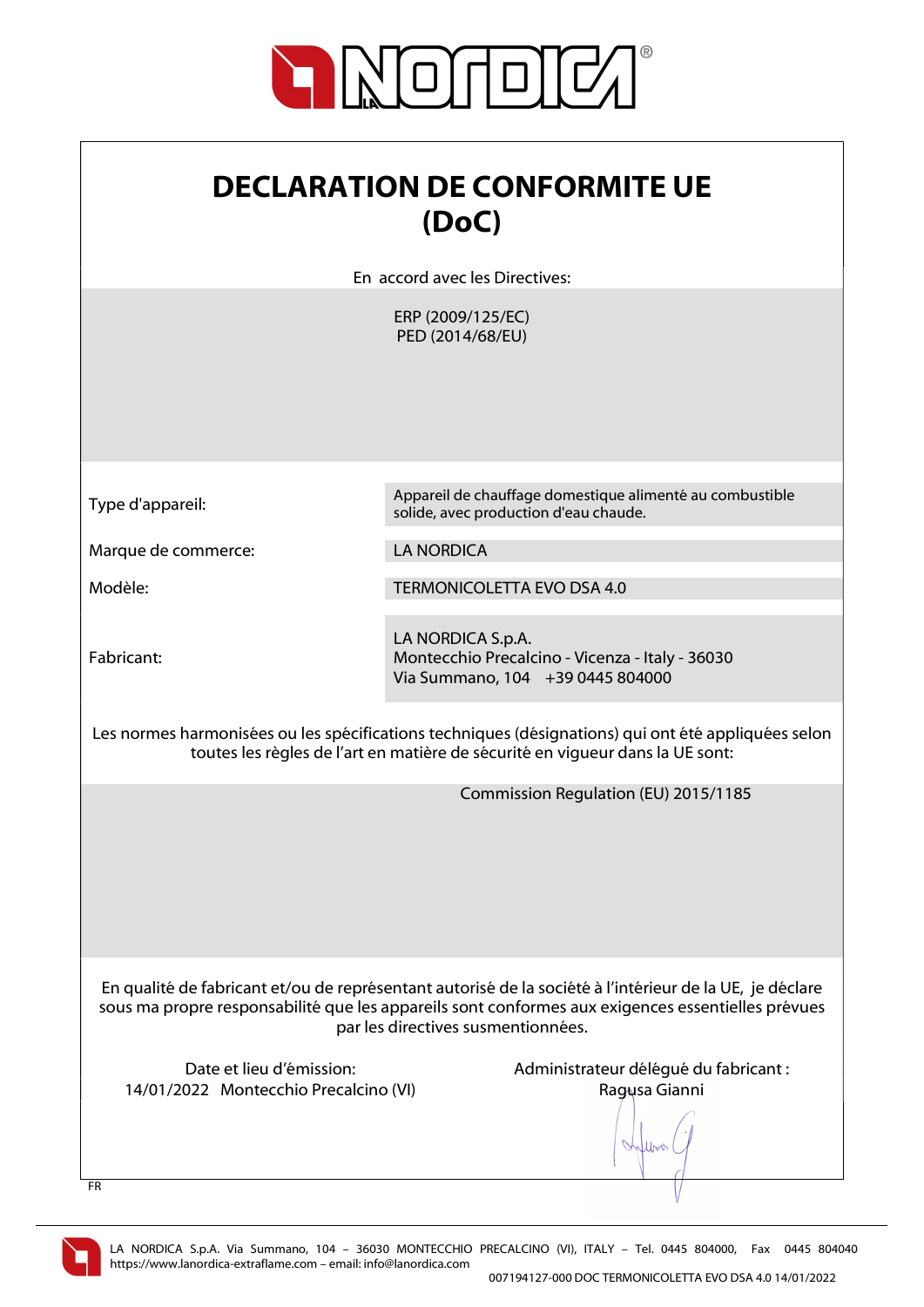

| <b>EU - KONFORMITÄTSERKLÄRUNG</b> |
|-----------------------------------|
| (DoC)                             |

In Übereinstimmung mit der Richtlinie:

ERP (2009/125/EC) PED (2014/68/EU)

Handelsmarke: LA NORDICA

Hersteller:

Gerätetyp: Wärmeerzeuger für Raumheizung für feste Brennstoffe mit Warmwasserproduktion.

Modell: TERMONICOLETTA EVO DSA 4.0

LA NORDICA S.p.A. Montecchio Precalcino - Vicenza - Italy - 36030 Via Summano, 104 +39 0445 804000

Die harmonisierten Normen oder die technischen Spezifikationen (Designationen), die in Übereinstimmung mit den Sicherheitsregeln, die in der EG gültig sind, angewendet worden sind, sind folgende:

Commission Regulation (EU) 2015/1185

Als Hersteller und/oder rechtlicher Vertreter der Gesellschaft innerhalb der EG, erklärt man unter der eigenen Verantwortung, dass die Geräte den vorgesehenen grundlegenden Anforderungen der oben erwähnten Richtlinien entsprechen.

Datum und Austellungsort: Geschäftsführer des Herstellers: 14/01/20221/10/2022 Montecchio Precalcino  $\mathcal{N}(\mathcal{N})$ 

Ragusa Gianni

lbor.



**DE**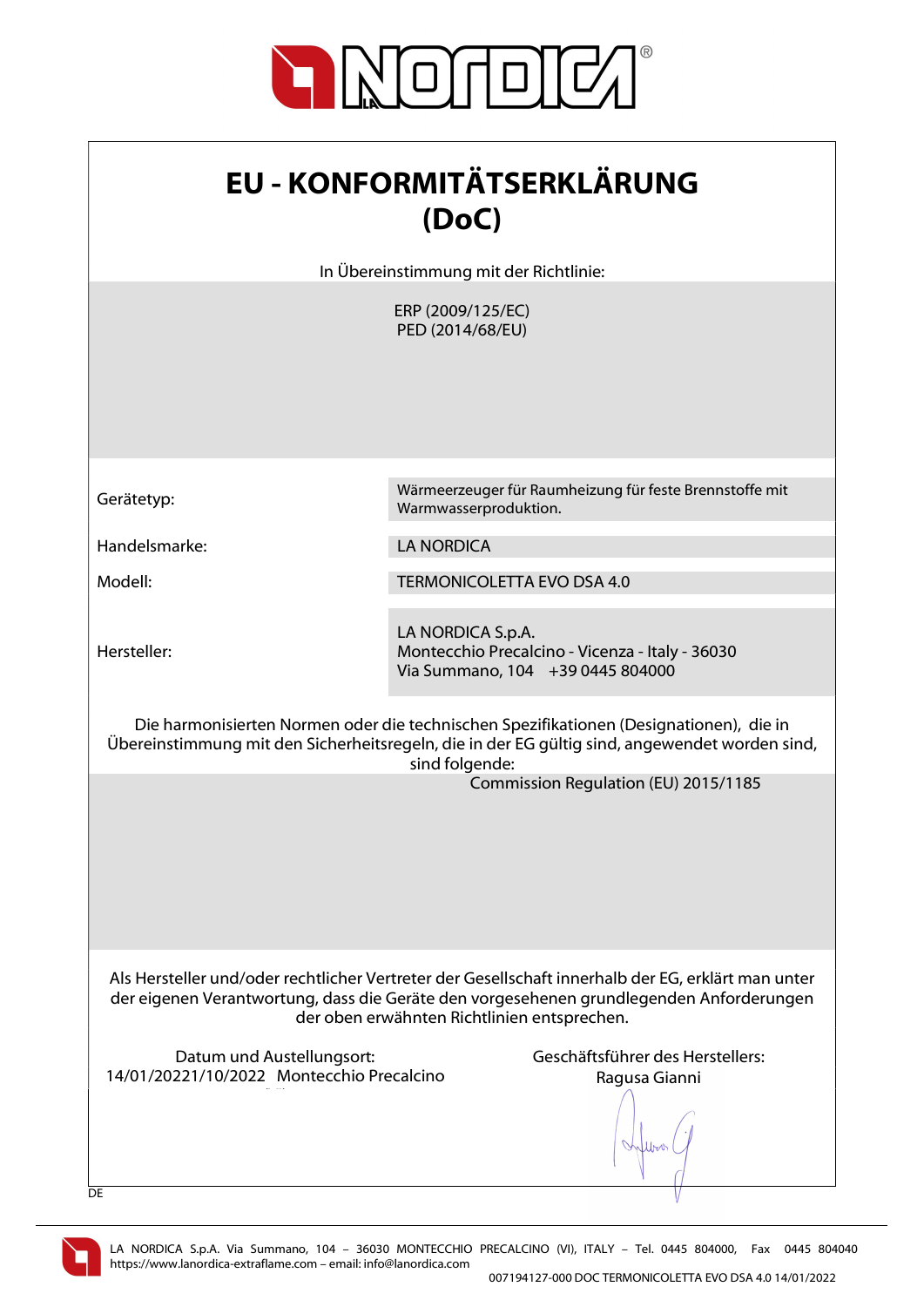

| <b>DECLARACIÓN DE CONFORMIDAD UE</b> |
|--------------------------------------|
| (DoC)                                |

De acuerdo con las directivas:

ERP (2009/125/EC) PED (2014/68/EU)

| Tipo de equipo: |  |
|-----------------|--|
|-----------------|--|

Marca comercial: LA NORDICA

Fabricante:

Aparato para calefacción doméstica, alimentado con combustible sólido, con producción de agua caliente.

Modelo: TERMONICOLETTA EVO DSA 4.0

LA NORDICA S.p.A. Montecchio Precalcino - Vicenza - Italy - 36030 Via Summano, 104 +39 0445 804000

Las normas armonizadas o las técnicas específicas (designaciones) que se han aplicado de acuerdo con las reglas del buen arte en materia de seguridad, en vigor en la UE son:

Commission Regulation (EU) 2015/1185

En calidad de fabricante y/o representante autorizado de la sociedad en la UE, declaramos bajo nuestra única responsabilidad que los equipos cumplen con los requisitos esenciales previstos por las Directivas anteriormente mencionadas.

14/01/2022 Montecchio Precalcino (VI) Ragusa Gianni

Fecha y lugar de emisión:  $\blacksquare$  Administrador director fabricante:

lers

ES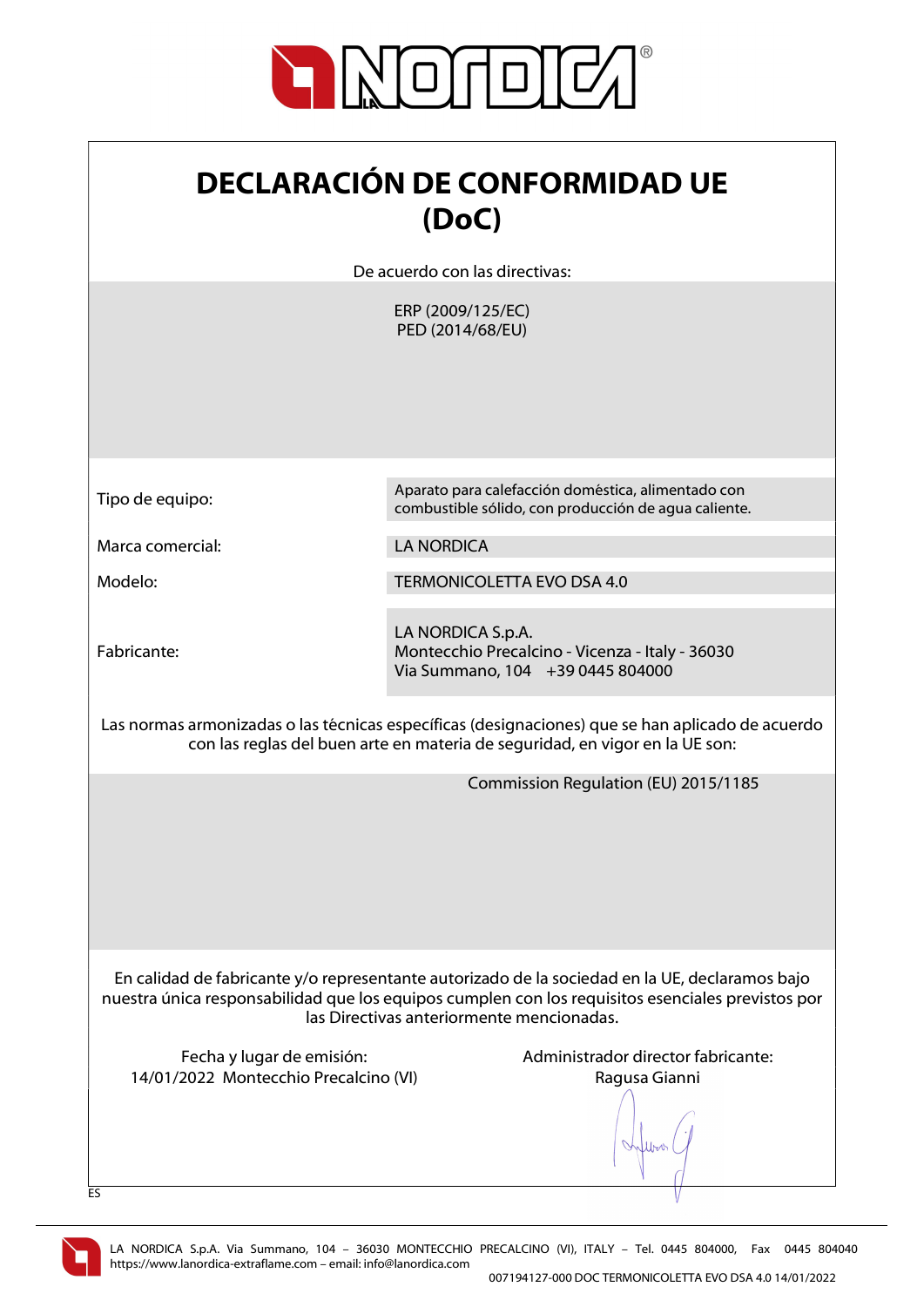

| <b>DECLARAÇÃO DE CONFORMIDADE UE</b> |
|--------------------------------------|
| (DoC)                                |

De acordo com as directivas:

ERP (2009/125/EC) PED (2014/68/EU)

| Tipo de aparelho: |  |
|-------------------|--|
|-------------------|--|

Marca comercial: LA NORDICA

Fabricante:

Aparelho para aquecimento doméstico, alimentado com combustível sólido, com produção de água quente.

Modelo: TERMONICOLETTA EVO DSA 4.0

LA NORDICA S.p.A. Montecchio Precalcino - Vicenza - Italy - 36030 Via Summano, 104 +39 0445 804000

As normas harmonizadas ou as especificações técnicas (designações) que foram aplicadas de acordo com as regras da boa arte relacionadas à segurança válidas na UE:

Commission Regulation (EU) 2015/1185

Como um fabricante e/ou representante autorizado da sociedade estabelecida na UE, declaramos sob nossa única responsabilidade que o equipamento está em conformidade com os requisitos essenciais das diretivas acima referidas.

14/01/2022 Montecchio Precalcino (VI) Ragusa Gianni

Data e local de emissão:  $\blacksquare$  Administrador legal do fabricante:

Lyon



 $\overline{P}$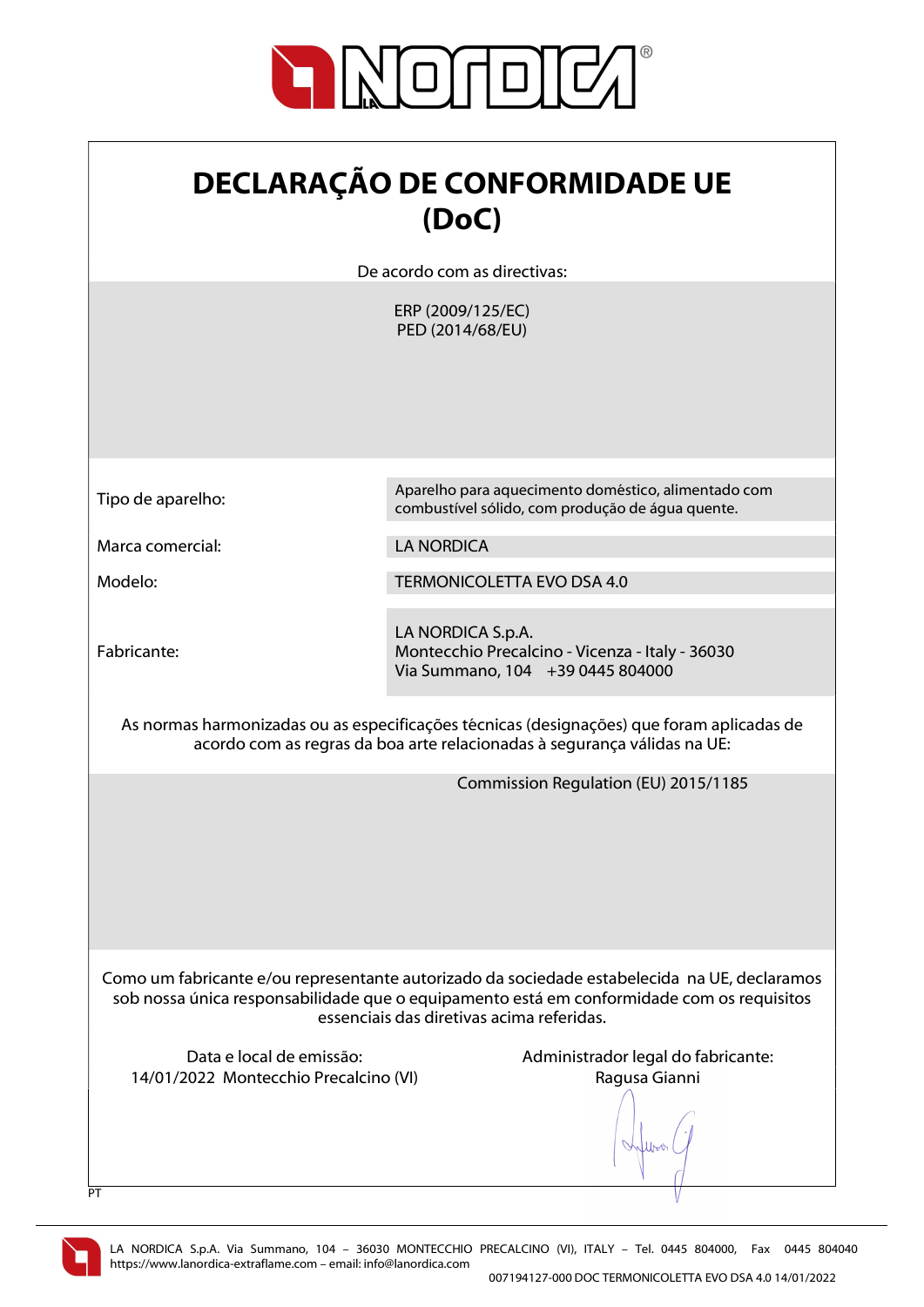

| EU OVERENSSTEMMELSESERKLÆRING |
|-------------------------------|
| (DoC)                         |

I henhold til direktiverne:

ERP (2009/125/EC) PED (2014/68/EU)

Producent:

Udstyrstype: Apparat til boligopvarmning med fast brændsel, med produktion af varmt vand.

Varemærke: LA NORDICA

Model: TERMONICOLETTA EVO DSA 4.0

LA NORDICA S.p.A. Montecchio Precalcino - Vicenza - Italy - 36030 Via Summano, 104 +39 0445 804000

Følgende harmoniserede standarder eller tekniske specifikationer (betegnelser) er blevet anvendt i overensstemmelse med reglerne for bedste praksis for sikkerhed, som er gældende inden for EU:

Commission Regulation (EU) 2015/1185

Som producent og/eller autoriseret repræsentant for virksomheden i EU erklæres det på eget ansvar, at apparaterne er i overensstemmelse med de grundlæggende krav, der følger af ovennævnte direktiver.

14/01/2022 Montecchio Precalcino (VI) Ragusa Gianni

Dato og udstedelsessted: Producentens administrerende direktør:

lers

DK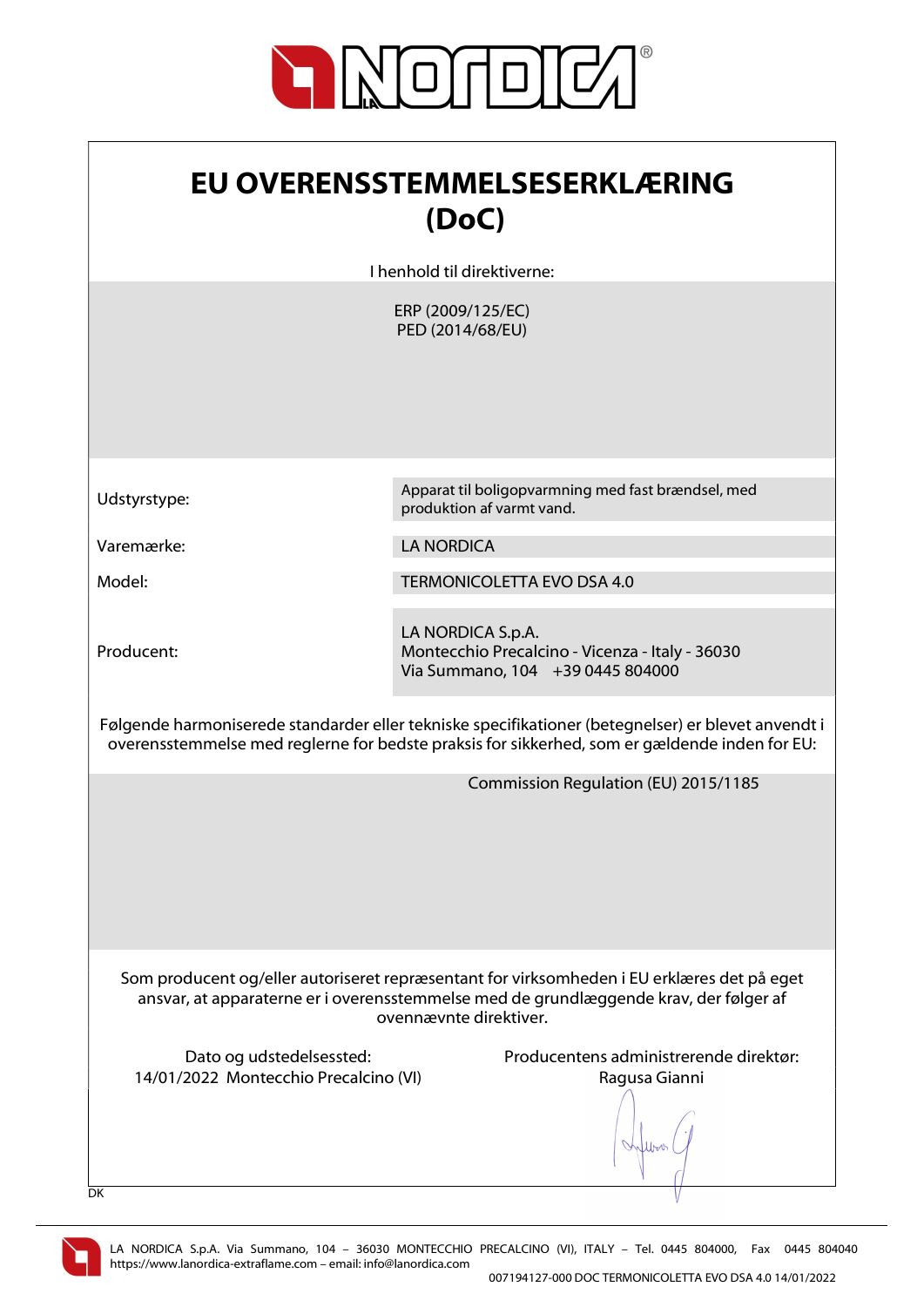

| <b>DEKLARATION OM ÖVERENS-STÄMMANDE EU</b><br>(DoC)                                                                                                                                                            |                                                                                                          |
|----------------------------------------------------------------------------------------------------------------------------------------------------------------------------------------------------------------|----------------------------------------------------------------------------------------------------------|
|                                                                                                                                                                                                                | I enlighet med direktivet:                                                                               |
|                                                                                                                                                                                                                | ERP (2009/125/EC)<br>PED (2014/68/EU)                                                                    |
| Typavutrustning:                                                                                                                                                                                               | Apparater för uppvärmning av bostäder som drivs med fast<br>brànsle, med varmvattenberedning.            |
| Varumärke:                                                                                                                                                                                                     | <b>LA NORDICA</b>                                                                                        |
| Modell:                                                                                                                                                                                                        | <b>TERMONICOLETTA EVO DSA 4.0</b>                                                                        |
| Tillverkare:                                                                                                                                                                                                   | LA NORDICA S.p.A.<br>Montecchio Precalcino - Vicenza - Italy - 36030<br>Via Summano, 104 +39 0445 804000 |
| De harmoniserade normerna eller de tekniska specifikationerna (beteckningar) som har applicerats<br>i enlighet med reglerna för god sed rörande säkerheten som gäller i EU är:                                 |                                                                                                          |
|                                                                                                                                                                                                                | Commission Regulation (EU) 2015/1185                                                                     |
| Som tillverkare och/eller auktoriserad representant för företaget inom EU, förklarar vi under vårt<br>eget ansvar att utrustningarna uppfyller de grundläggande kraven som förutses av ovannämnda<br>Direktiv. |                                                                                                          |
| Datum och ort för utfärdande:<br>14/01/2022 Montecchio Precalcino (VI)<br>SE                                                                                                                                   | Tillverkarens Verkställande Direktör:<br>Ragusa Gianni                                                   |

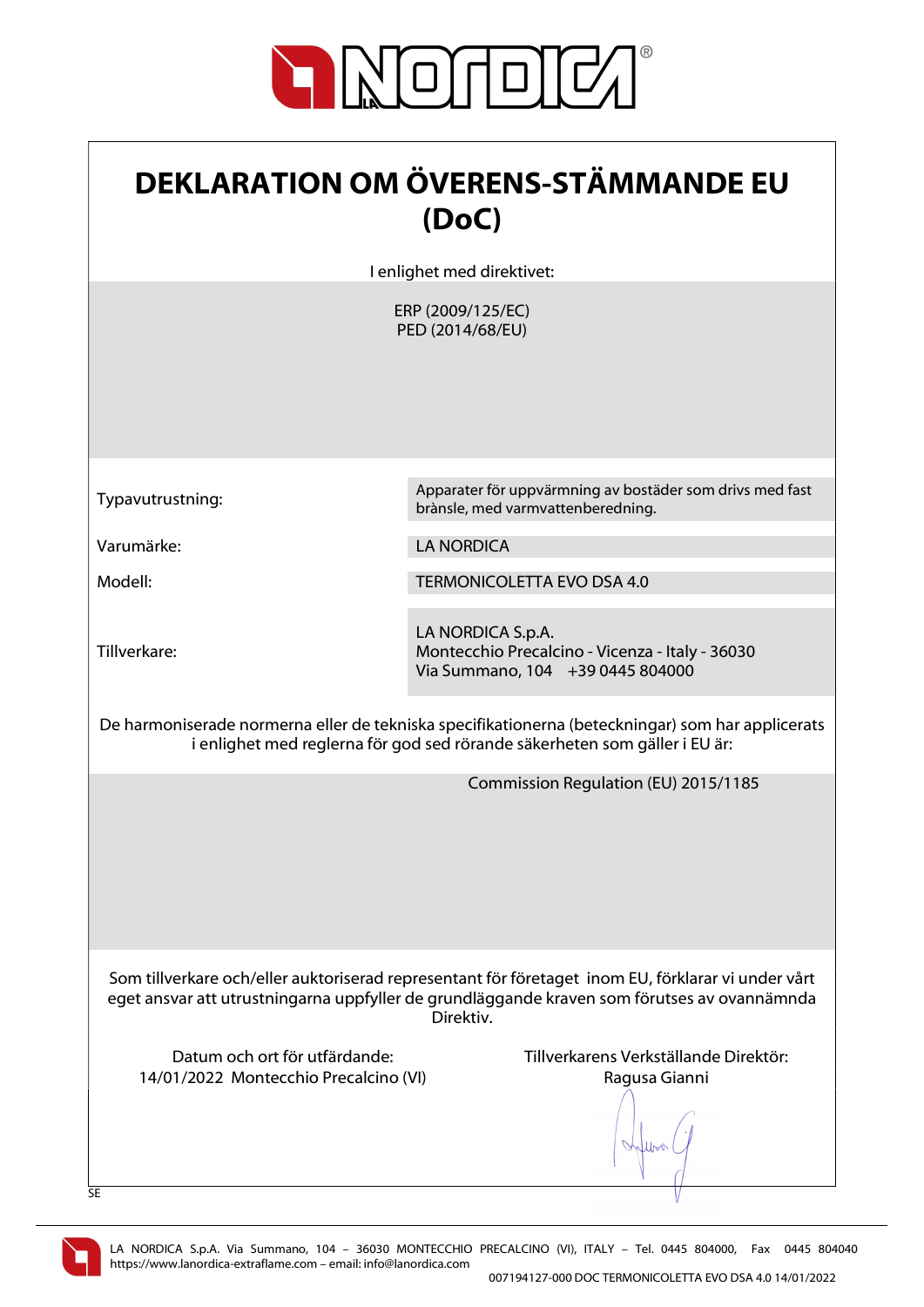

| <b>SAMSVARS-ERKLÆRING EU</b><br>(DoC)                                        |                                                                                                                                                                              |
|------------------------------------------------------------------------------|------------------------------------------------------------------------------------------------------------------------------------------------------------------------------|
|                                                                              | I overensstemmelse med Direktiv:                                                                                                                                             |
|                                                                              | ERP (2009/125/EC)<br>PED (2014/68/EU)                                                                                                                                        |
| Type apparat:                                                                | Apparat for oppvarming av bolig, matet med fast brensel, med<br>varmtvannsproduksjon.                                                                                        |
| Varemerke:                                                                   | <b>LA NORDICA</b>                                                                                                                                                            |
| Modell:                                                                      | <b>TERMONICOLETTA EVO DSA 4.0</b>                                                                                                                                            |
| Fabrikant:                                                                   | LA NORDICA S.p.A.<br>Montecchio Precalcino - Vicenza - Italy - 36030<br>Via Summano, 104 +39 0445 804000                                                                     |
|                                                                              | Følgende harmoniserte og tekniske normer (bestemmelser) er benyttet i overensstemmelse med<br>gode sikkerhetsprinsipper i EU-land:                                           |
|                                                                              | Commission Regulation (EU) 2015/1185                                                                                                                                         |
|                                                                              | Som produsent og/eller autorisert representant for selskapet innenfor EU, erklæres det på eget<br>ansvar at apparatene samsvarer med kravene i de ovenfor nevnte direktiver. |
| Dato og sted for utstedelse:<br>14/01/2022 Montecchio Precalcino (VI)<br>NO. | Administrerende direktør produsent:<br>Ragusa Gianni                                                                                                                         |

V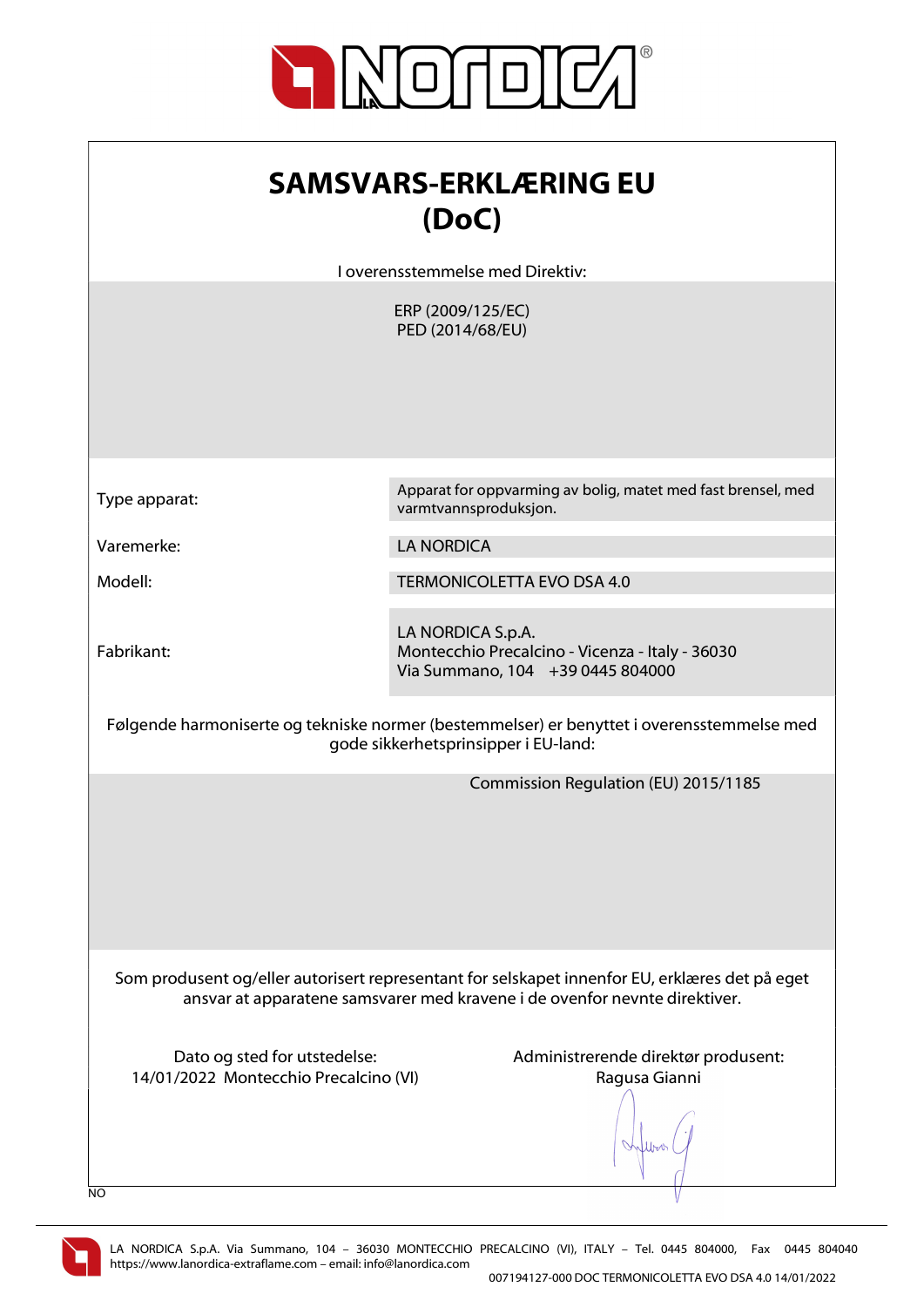

 $\overline{\phantom{a}}$ 

| VAATIMUKSENMUKAISUUSVAKUUTUS EU<br>(DoC)                                                                                                                                                                                      |  |
|-------------------------------------------------------------------------------------------------------------------------------------------------------------------------------------------------------------------------------|--|
| Direktiivin:                                                                                                                                                                                                                  |  |
| ERP (2009/125/EC)<br>PED (2014/68/EU)                                                                                                                                                                                         |  |
| Kiinteällä polttoaineella toimiva lämmityslaite talouskäyttöön<br>veden tuotannolla.                                                                                                                                          |  |
| <b>LA NORDICA</b>                                                                                                                                                                                                             |  |
| <b>TERMONICOLETTA EVO DSA 4.0</b>                                                                                                                                                                                             |  |
| LA NORDICA S.p.A.<br>Montecchio Precalcino - Vicenza - Italy - 36030<br>Via Summano, 104 +39 0445 804000                                                                                                                      |  |
| Seuraavia harmonisoituja määräyksiä tai teknisiä arvoja (suunnittelutyöt), jotka noudattavat<br>Euroopan unionissa voimassa olevaa turvallisuuteen liittyvää tekniikkaa on sovellettu:                                        |  |
| Commission Regulation (EU) 2015/1185                                                                                                                                                                                          |  |
| Euroopan unionin piirissä toimivan yrityksen valtuuttamana valmistajana ja/tai edustajana<br>vakuutamme omalla vastuullamme, että laitteet vastaavat olennaisilta osin yllämainittujen<br>Direktiivien asettamia vaatimuksia. |  |
| Valmistuksesta vastaava pääjohtaja:<br>14/01/2022 Montecchio Precalcino (VI)<br>Ragusa Gianni                                                                                                                                 |  |
|                                                                                                                                                                                                                               |  |



 $\Gamma$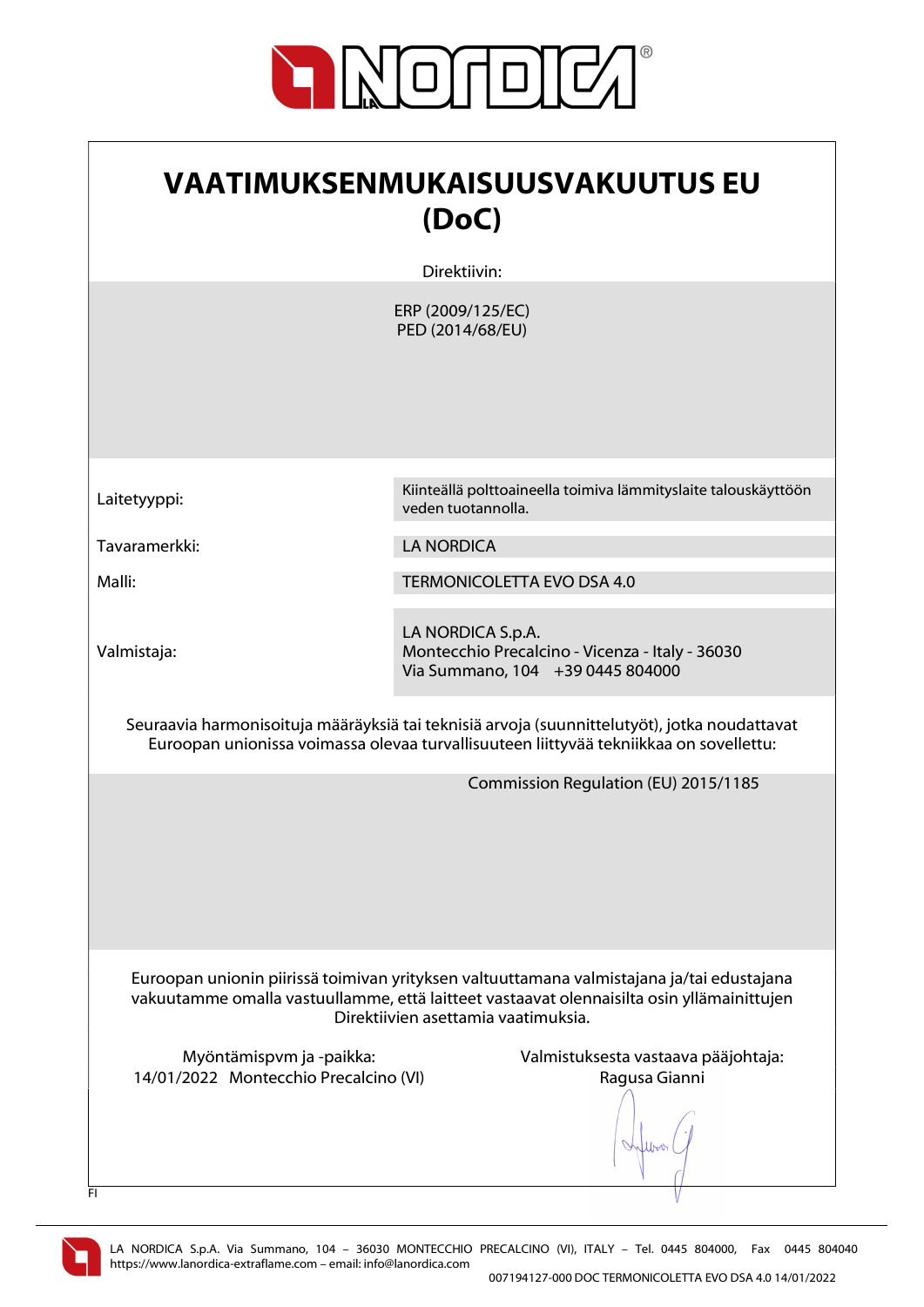

| <b>PROHLÁŠENÍ O SHODĚ EU</b> |
|------------------------------|
| (DoC)                        |

Podle směrnice:

ERP (2009/125/EC) PED (2014/68/EU)

Typové zařazení: Přístroj pro domácí vytápění na tuhé palivo, s výroby teplé vody.

Ochranná známka: LA NORDICA

Typové označení: TERMONICOLETTA EVO DSA 4.0

Výroba:

LA NORDICA S.p.A. Montecchio Precalcino - Vicenza - Italy - 36030 Via Summano, 104 +39 0445 804000

Notifikovaný subjekt: Byly použity níže uvedené bezpečnostní harmonizované normy nebo technické údaje (označení) platné v EU, které jsou v souladu s osvědčenou technickou praxí:

Commission Regulation (EU) 2015/1185

Ve funkci výrobce anebo zmocněného zástupce společnosti uvnitř EU, prohlašuje pod svou vlastní odpovědností, že zařízení odpovídají základním požadavkům předpokládaným výše uvedenými směrnicemi.

Místo a datum vydání: Zmocněný jednatel výrobce: 14/01/2022 Montecchio Precalcino (VI) Ragusa Gianni

When

CZ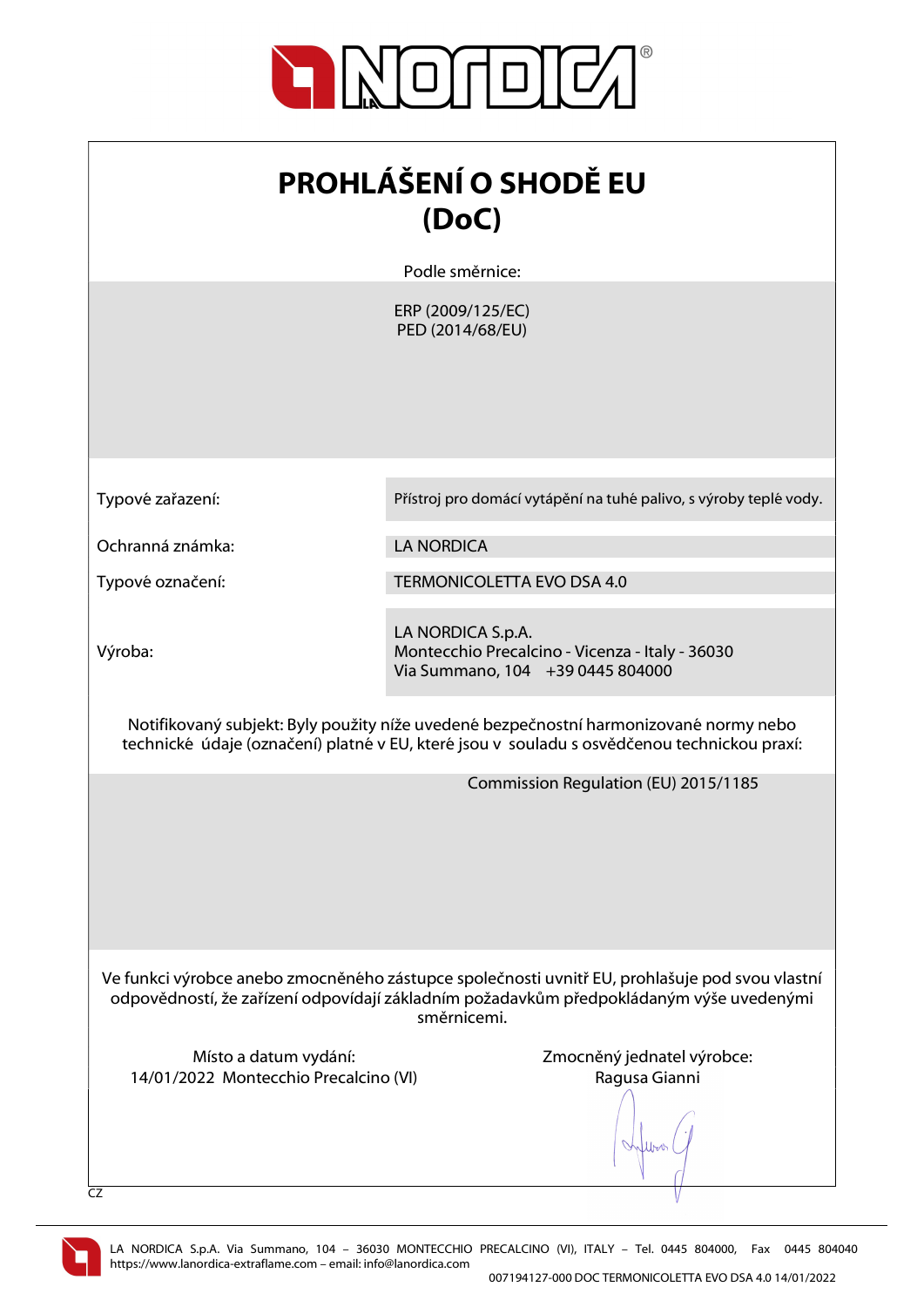

| IZJAVA O SKLADNOSTI UE<br>(DoC)                                                                                                                                                                      |                                                                                                          |  |
|------------------------------------------------------------------------------------------------------------------------------------------------------------------------------------------------------|----------------------------------------------------------------------------------------------------------|--|
|                                                                                                                                                                                                      | V skladu z direktivo:                                                                                    |  |
|                                                                                                                                                                                                      | ERP (2009/125/EC)<br>PED (2014/68/EU)                                                                    |  |
| Vrsta aparata:                                                                                                                                                                                       | Naprava za hišno ogrevanje na trdo gorivo, s priprave tople<br>vode.                                     |  |
| Trgovska znamka:                                                                                                                                                                                     | <b>LA NORDICA</b>                                                                                        |  |
| Model:                                                                                                                                                                                               | TERMONICOLETTA EVO DSA 4.0                                                                               |  |
| Proizvajalec:                                                                                                                                                                                        | LA NORDICA S.p.A.<br>Montecchio Precalcino - Vicenza - Italy - 36030<br>Via Summano, 104 +39 0445 804000 |  |
| Usklajeni standardi ali tehnične specifikacije (poimenovanja), ki so uporabljena v skladu s pravili<br>dobre prakse v varnostnih zadevah, ki veljajo v ES so:                                        |                                                                                                          |  |
|                                                                                                                                                                                                      | Commission Regulation (EU) 2015/1185                                                                     |  |
| V vlogi proizvajalca in/ali pooblaščenega predstavnika podjetja v ES, se izjavlja z lastno<br>odgovornostjo, da aparati odgovarjajo bistvenim zahtevam predvidenim v zgoraj omenjenih<br>Direktivah. |                                                                                                          |  |
| Datun in mesto izdaje:<br>14/01/2022 Montecchio Precalcino (VI)                                                                                                                                      | Izvršni direktor proizvajalca:<br>Ragusa Gianni                                                          |  |

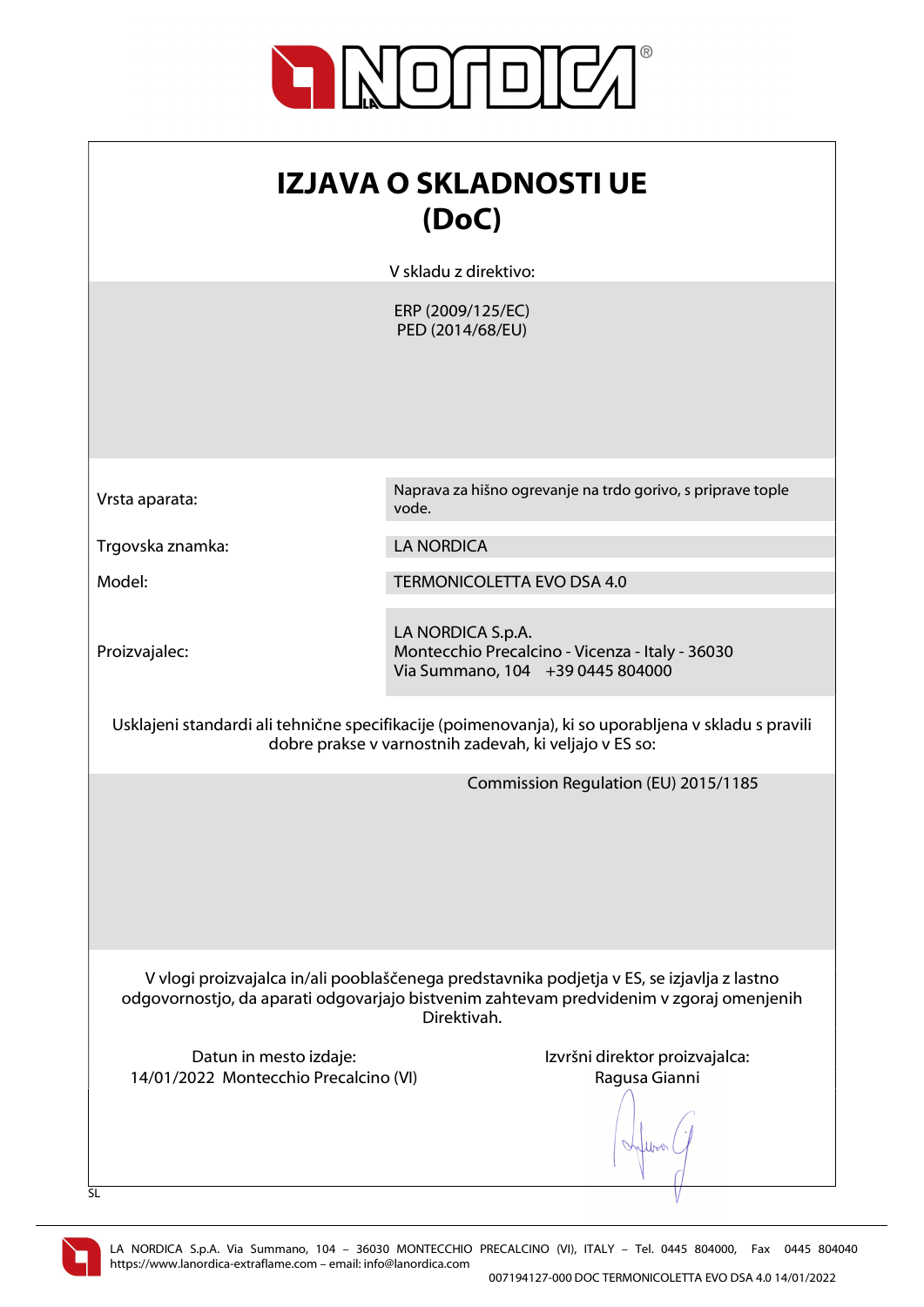

| <b>EU IZJAVA O SUKLADNOSTI</b><br>(DoC)                                                                                                                                   |                                                                                                          |  |
|---------------------------------------------------------------------------------------------------------------------------------------------------------------------------|----------------------------------------------------------------------------------------------------------|--|
|                                                                                                                                                                           | Sukladno smjernicama:                                                                                    |  |
|                                                                                                                                                                           | ERP (2009/125/EC)<br>PED (2014/68/EU)                                                                    |  |
| Vrsta uređaja:                                                                                                                                                            | Aparat za kućansko grijanje, napajan krutim gorivom, sa<br>proizvodnjom tople vode.                      |  |
| Zaštitni znak:                                                                                                                                                            | <b>LA NORDICA</b>                                                                                        |  |
| Model:                                                                                                                                                                    | <b>TERMONICOLETTA EVO DSA 4.0</b>                                                                        |  |
| Proizvođač:                                                                                                                                                               | LA NORDICA S.p.A.<br>Montecchio Precalcino - Vicenza - Italy - 36030<br>Via Summano, 104 +39 0445 804000 |  |
| Usklađenim normama ili tehničkim specifikacijama (određivanjima) koje su primijenjene sukladno s<br>pravilima dobre umjetnosti u području sigurnosti na snazi u EU:       |                                                                                                          |  |
|                                                                                                                                                                           | Commission Regulation (EU) 2015/1185                                                                     |  |
| Kao proizvođač i / ili ovlašteni zastupnik tvrtke unutar EU, izjavljujemo pod punom odgovornošću<br>da je oprema sukladna s osnovnim zahtjevima Direktiva gore navedenih. |                                                                                                          |  |
| Datum i mjesto izdavanja:<br>14/01/2022 Montecchio Precalcino (VI)<br><b>HR</b>                                                                                           | Ravnatelj tvrtke proizvođača:<br>Ragusa Gianni                                                           |  |

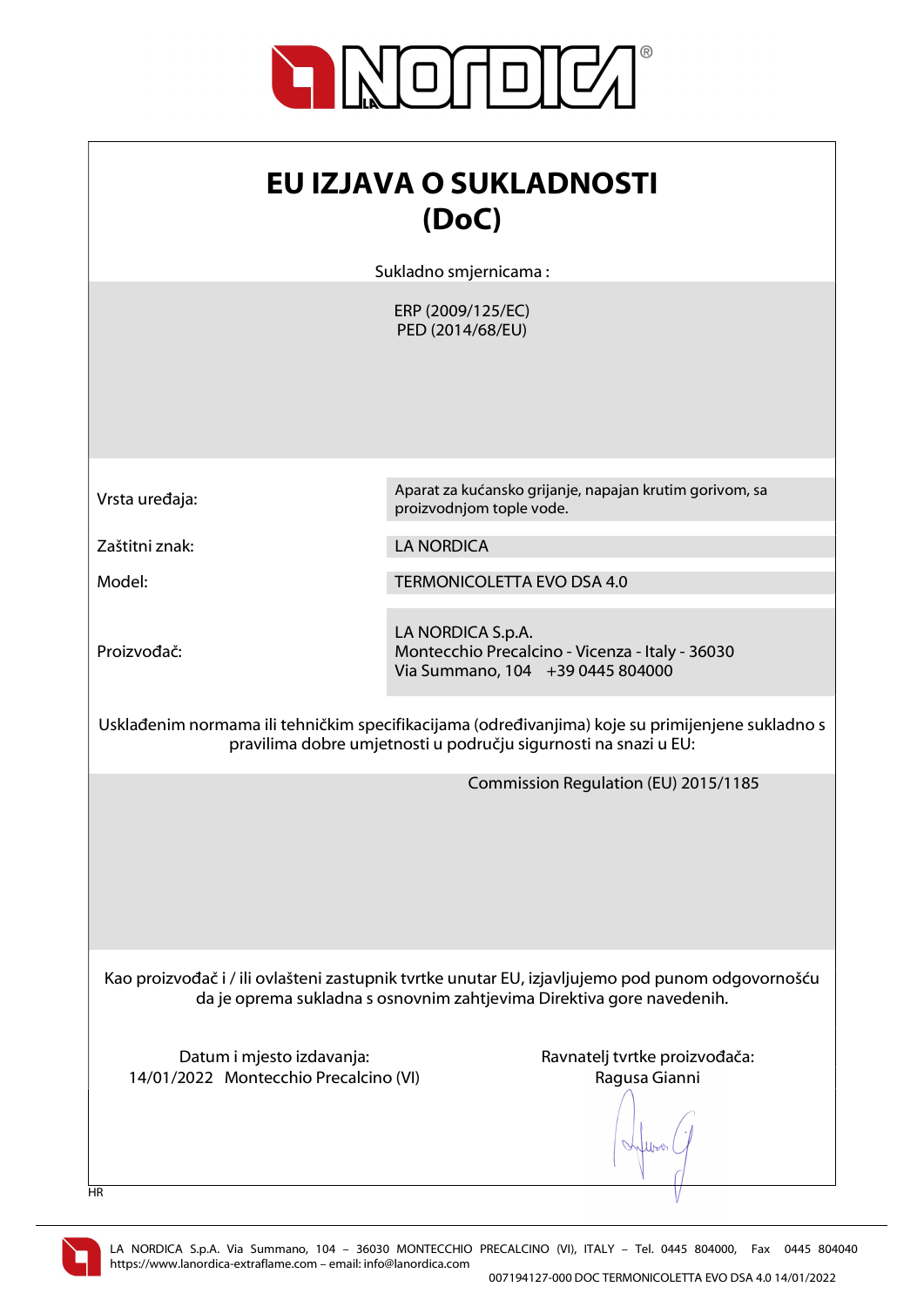

| ΔΗΛΩΣΗ ΣΥΜΜΟΡΦΩΣΗΣ Ε.Ε. |
|-------------------------|
| (DoC)                   |

Σύμφωνα με τις Οδηγίες:

ERP (2009/125/EC) PED (2014/68/EU)

Τύπος συσκευής:

Εμπορική μάρκα: LA NORDICA

Μοντέλο: Συσκευή οικιακής θέρμανσης τροφοδοτούμενη με στέρεο

Κατασκευαστής:

Aparat za kućansko grijanje, napajan krutim gorivom, sa proizvodnjom tople vode.

LA NORDICA S.p.A. Montecchio Precalcino - Vicenza - Italy - 36030 Via Summano, 104 +39 0445 804000

Οι εναρμονισμένοι κανονισμοί και οι τεχνικές προδιαγραφές (ονομασίες) που εφαρμόστηκαν βάσει των ισχυόντων κανονισμών καλής πρακτικής σε θέματα που αφορούν την ασφάλεια είναι οι εξής:

Commission Regulation (EU) 2015/1185

Με την ιδιότητα του κατασκευαστή και /ή εξουσιοδοτημένου αντιπροσώπου της εταιρίας στο εσωτερικό της Ε.Ε., δηλώνω υπεύθυνα ότι η συσκευή είναι σύμφωνη με τις βασικές προδιαγραφές που προβλέπονται από τις προαναφερθείσες Οδηγίες .

14/01/2022 Montecchio Precalcino (VI) Ragusa Gianni

Ημερομηνία και Τόπος έκδοσης: Διευθύνων σύμβουλος κατασκευαστή:

lloo



EL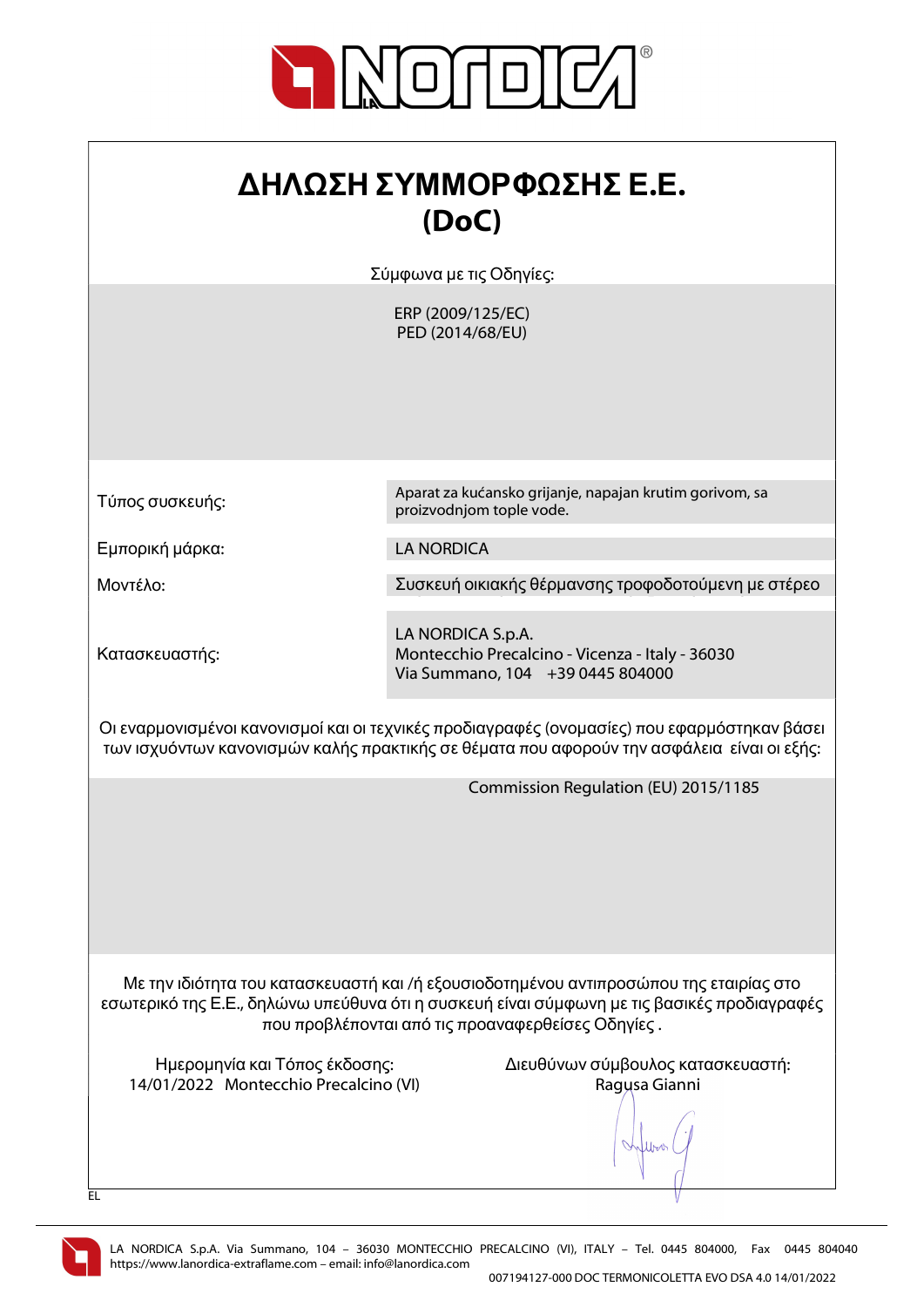

| <b>EG-CONFORMITEITSVERKLARING</b><br>(DoC)                                                                                                                                                                                                    |                                                                                                          |  |
|-----------------------------------------------------------------------------------------------------------------------------------------------------------------------------------------------------------------------------------------------|----------------------------------------------------------------------------------------------------------|--|
|                                                                                                                                                                                                                                               | In overeenstemming met de richtlijnen:                                                                   |  |
|                                                                                                                                                                                                                                               | ERP (2009/125/EC)<br>PED (2014/68/EU)                                                                    |  |
| Type apparaat:                                                                                                                                                                                                                                | Apparaat voor huishoudelijke verwarming, gestookt vaste<br>brandstof, met warmwaterproductie.            |  |
| Handelsmerk:                                                                                                                                                                                                                                  | <b>LA NORDICA</b>                                                                                        |  |
| Model:                                                                                                                                                                                                                                        | <b>TERMONICOLETTA EVO DSA 4.0</b>                                                                        |  |
| Fabrikant:                                                                                                                                                                                                                                    | LA NORDICA S.p.A.<br>Montecchio Precalcino - Vicenza - Italy - 36030<br>Via Summano, 104 +39 0445 804000 |  |
| De geharmoniseerde normen of technische specificaties (benamingen) die zijn toegepast, in<br>overeenstemming met de regels van de goede praktijken voor de veiligheid, die van kracht zijn in<br>de EEG zijn:                                 |                                                                                                          |  |
|                                                                                                                                                                                                                                               | Commission Regulation (EU) 2015/1185                                                                     |  |
| In de hoedanigheid van fabrikant en/of bevoegde vertegenwoordiger van het bedrijf binnen de<br>EEG verklaren wij op onze eigen verantwoordelijkheid dat de apparaten voldoen aan de essentiële<br>vereisten van de bovengenoemde richtlijnen. |                                                                                                          |  |
| Datum en plaats van afgifte:<br>14/01/2022 Montecchio Precalcino (VI)<br>NL                                                                                                                                                                   | Algemeen directeur fabrikant:<br>Ragusa Gianni                                                           |  |

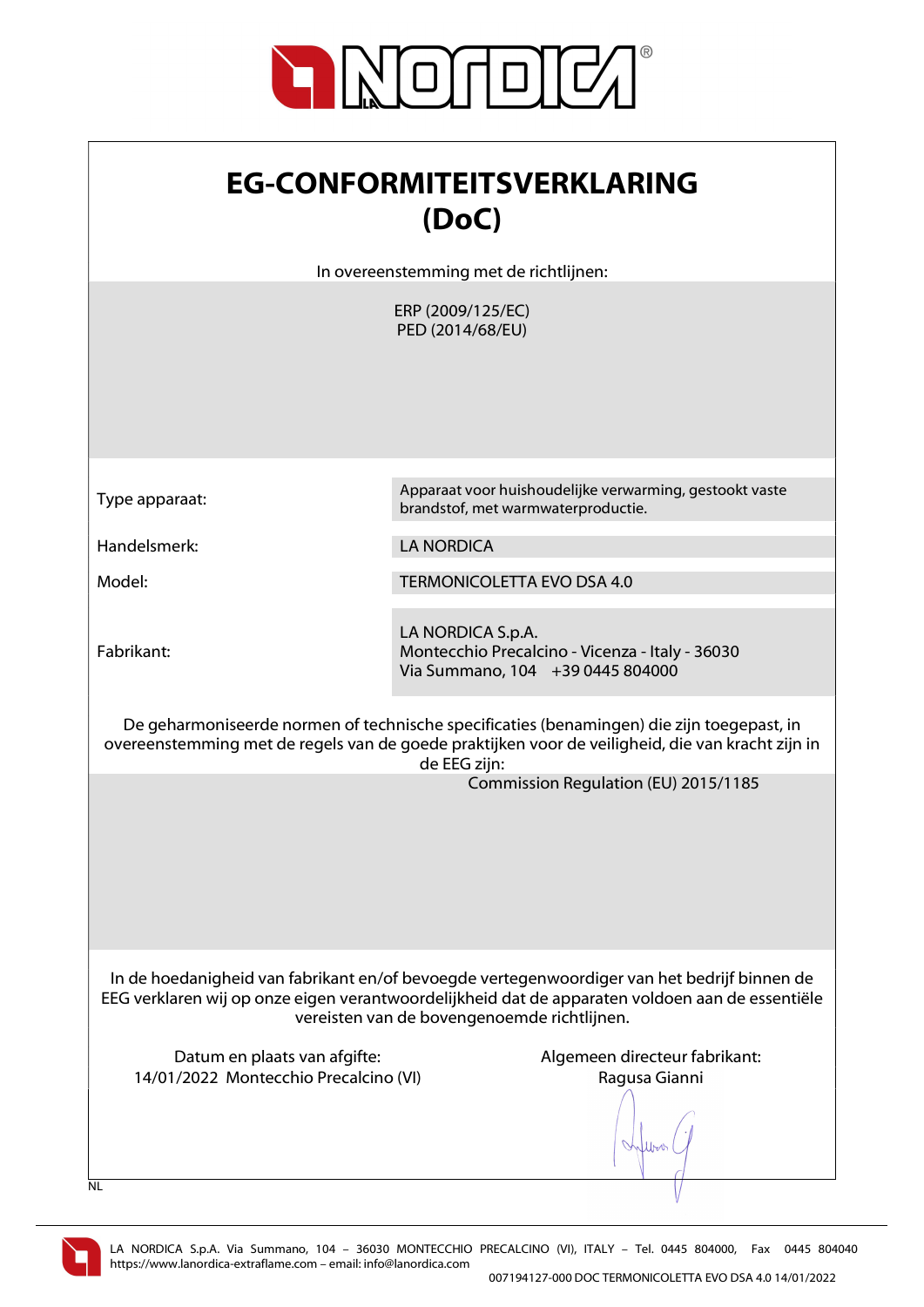

| <b>DEKLARACJA ZGODNOŚCI CE</b> |
|--------------------------------|
| (DoC)                          |

Zgodnie z Dyrektywami:

ERP (2009/125/EC) PED (2014/68/EU)

Znak handlowy: LA NORDICA

Producent:

Rodzaj urządzenia: Urządzenie do ogrzewania gospodarstw domowych, zasilane paliwem stałym, produkujące ciepłą wodę.

Model: TERMONICOLETTA EVO DSA 4.0

LA NORDICA S.p.A. Montecchio Precalcino - Vicenza - Italy - 36030 Via Summano, 104 +39 0445 804000

Normy zharmonizowane lub dane techniczne (opisy), które zastosowano zgodnie z zasadami dobrej sztuki budowlanej w odniesieniu do przepisów bezpieczeństwa obowiązujących w UE to:

Commission Regulation (EU) 2015/1185

W osobie producenta i/lub autoryzowanego przedstawiciela spółki na obszarze UE, deklaruje się na własną odpowiedzialność, że urządzenia są zgodne z podstawowymi wymogami przewidzianymi we wskazanych Dyrektywach.

Data i miejsce wydania: Data i miejsce wydania: Dyrektor Zarządu: 14/01/2022 Montecchio Precalcino (VI) Ragusa Gianni

When



 $\overline{PI}$